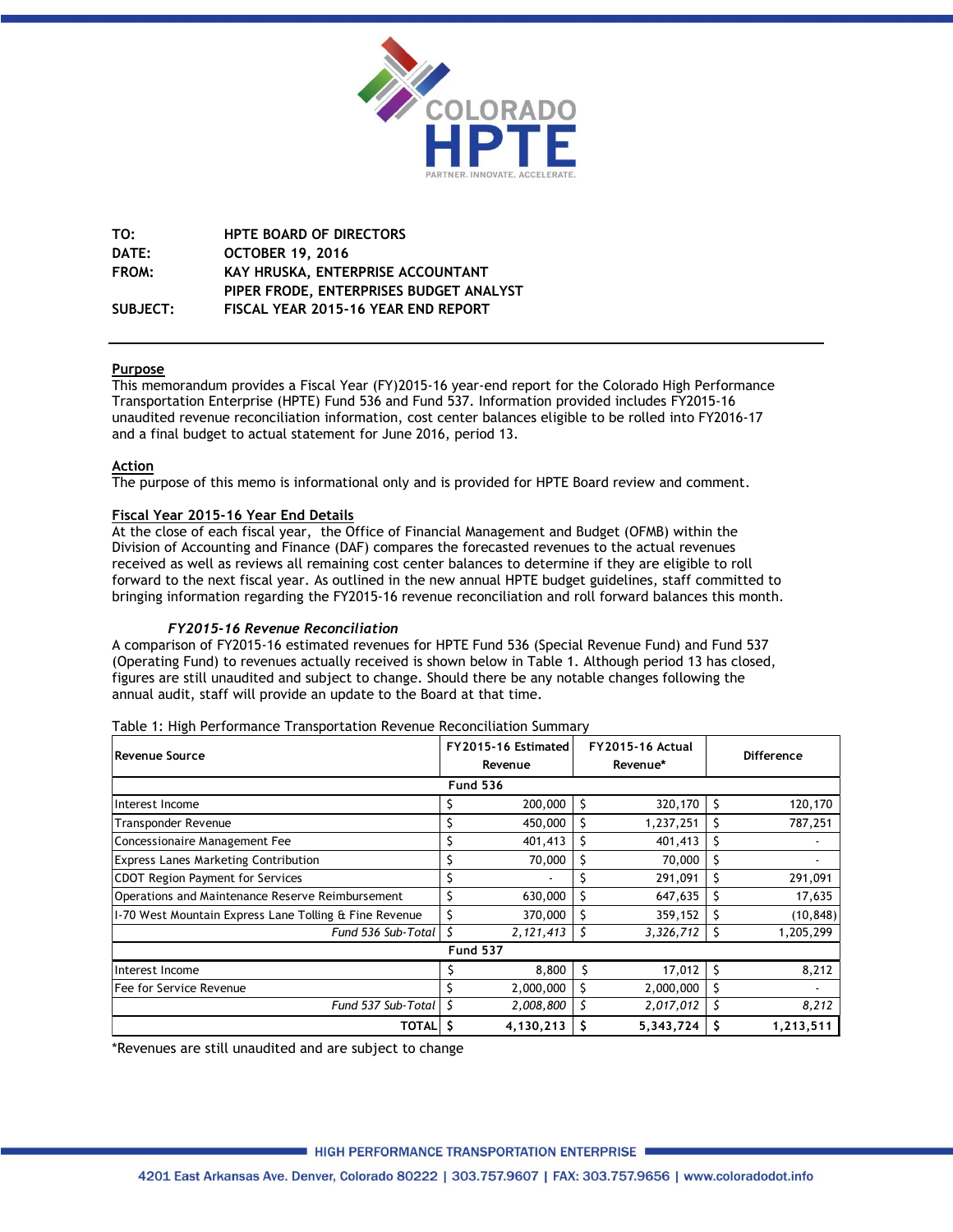The HPTE estimated revenues for the FY2015-16 to total \$4.1 million, and received \$5.3 million, creating a surplus of \$1.2 million. This surplus is primarily due to higher than forecasted sales of switchable transponders. For a more detailed breakout of Fund 536 revenues by corridor, please see Attachment A: June 2016 Period 13 Fund 536 budget to actual statement.

### *FY2015-16 Cost Center Roll Forward*

In accordance with Policy Directive PD 703.0 and statute, all HPTE fiscal year end cost center balances are eligible for automatic roll forward from the previous to the current fiscal year. Roll forward numbers for HPTE encompass various cost center that are under Funds 536 and 537. The majority of the total roll forward number corresponds to the balances in cost centers that are set up for the managed lanes corridors. Per statute those funds are restricted to be used for managed lane projects and operations. Table 2 provides a summary of the remaining cost center balances that were rolled forward from FY2015-16 to FY2016-17.

|                                     | <b>Cost Center</b> | Amount of Available Budget |         |  |  |  |  |
|-------------------------------------|--------------------|----------------------------|---------|--|--|--|--|
| <b>Budget Category</b>              |                    | Rolled to FY2016-17        |         |  |  |  |  |
| US 36 Managed Lanes*                | T8620-536          |                            | 196,648 |  |  |  |  |
| 1-25 North, Segment 3               | T8630-536          |                            | 148,305 |  |  |  |  |
| Mountain Express Lane (MEXL)        | T8640-536          |                            | 5,600   |  |  |  |  |
| Program Operations & Administration | T8700-537          |                            | 314,506 |  |  |  |  |
|                                     | Total              |                            | 665.059 |  |  |  |  |

#### Table 2: HPTE Cost Center Roll Forward Detail

**\****Important to note***:** In order to accelerate the process of implementing High Occupancy Vehicles (HOV) changes that allow HOV only Express Lane users and motorcycles to travel for free in HOV Express Lanes, HPTE initially encumbered \$1,819,736 of its own funds to cover the cost of task orders with tolling partner E-470. Last month, the Transportation Commission (TC) and HPTE Board approved an amendment to the FY2016-17 fee for service Intra-Agency Agreement which will reimburse HPTE for these task orders. Staff is processing this reimbursement and once it is completed, the \$1,819,736 will be returned to the US36 cost center and be made available for use.

#### *Final Budget to Actual Statement for June 2016, Period 13.*

Listed below is a summary of key details related to June 2016, period 13 and an overall review of HPTE's Fiscal Year 2016 financial transactions for funds 536 and 537.

#### **Fund 536-Special Revenue Fund**

- Expenses related to U.S. 36 totaled 2,289,786
- Mountain Express Lanes (MEXL) expenses totaled \$1,866,204, excluding construction expenses
- Cash balance as of June 30, 2016 is \$36,810,510, which includes MEXL and Segment III loan proceeds

#### **Fund 537-Operating Fund**

- Program Management costs totaled \$183,996
- Attorney General expenses were \$41,095
- Total Board expenses for Fiscal Year 2016 were \$9,922
- HPTE Administrative Expenses for Fiscal Year 2016 totaled \$10,519
- Interest was accrued on Transportation Commission loans was \$115,673
- Cash balance as of June 30, 2016 was \$1,649,758

See Attachment A (HPTE Budget to Actual Fund 537) and Attachment B (HPTE Budget to Actual Fund 536) for final copies of the completed budget to actual statements.

#### Next Steps:

- Based on the surpluses identified for both Fund 536 and Fund 537 through the revenue reconciliation process for FY2015-16, HPTE staff will work with OFMB to make the necessary adjustments to current fiscal year HPTE pools and cost centers.
- In November, staff will bring draft FY2017-18 budgets for Fund 536 and Fund 537 along with a draft FY2017-18 scope of work for comment.
- Staff is working on developing guidelines for how current and future HPTE roll forward balances can be proactively applied to outstanding CDOT obligations such as the Transportation Commission loan balance and will return to the Board once these concepts are formalized.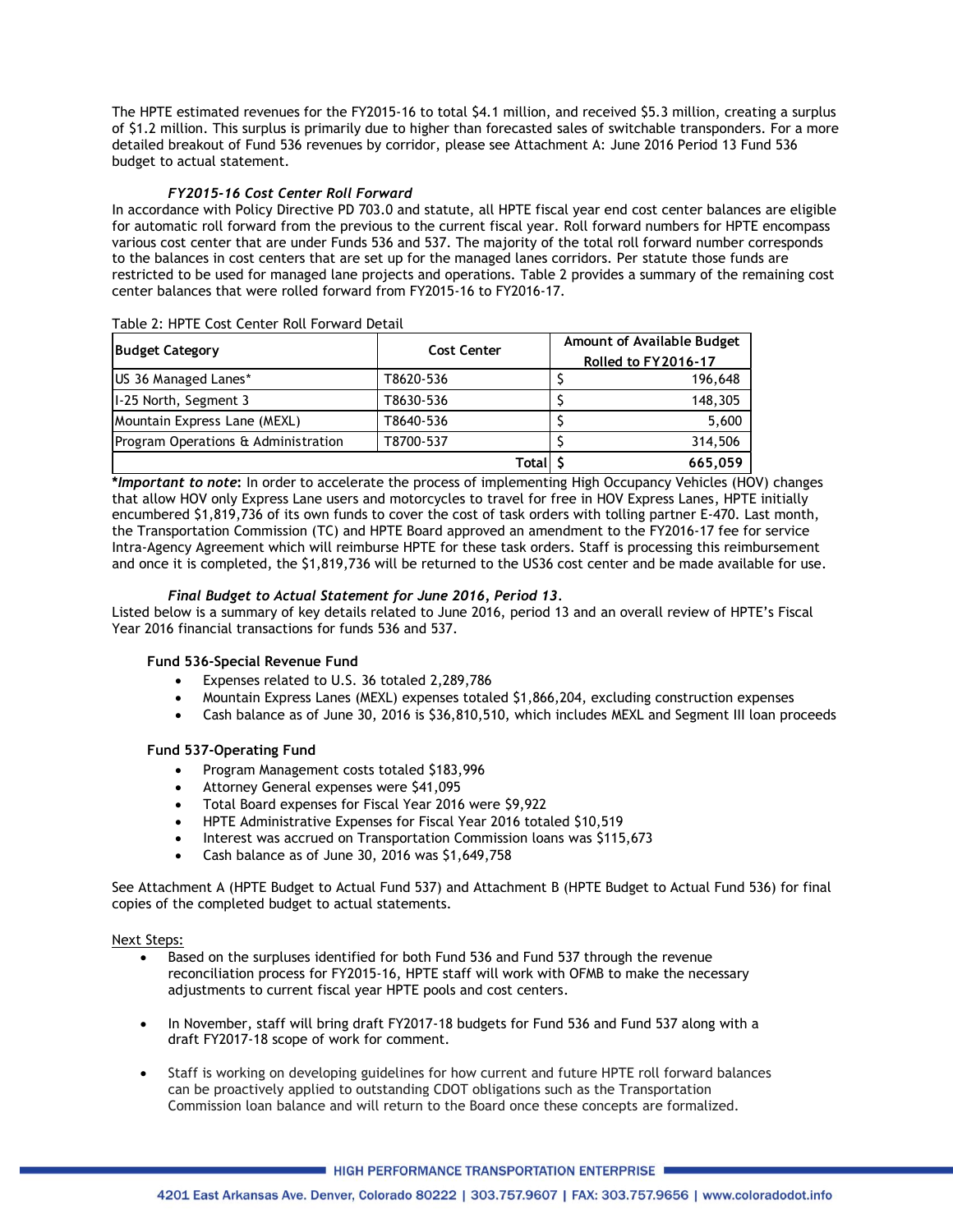## Attachment A: HPTE Budget To Actual Fund 537 As of June 30, 2016 Period 13-Preliminary & Unaudited

| Statewide Transportation Enterprise Operating Fund (C.R.S. 43-4-806(4)) 537                                                                                                                                                                                                                                                                                                                                                                                                                                 |                                     |                                                         |                                                                                                          |                                                                                                                                                                     |                                                                            |                                                                             |                                                                                                            |                                                                                                                                                                            |                                                                                                                        |                                                                                                    |                                                                                                                                                        |
|-------------------------------------------------------------------------------------------------------------------------------------------------------------------------------------------------------------------------------------------------------------------------------------------------------------------------------------------------------------------------------------------------------------------------------------------------------------------------------------------------------------|-------------------------------------|---------------------------------------------------------|----------------------------------------------------------------------------------------------------------|---------------------------------------------------------------------------------------------------------------------------------------------------------------------|----------------------------------------------------------------------------|-----------------------------------------------------------------------------|------------------------------------------------------------------------------------------------------------|----------------------------------------------------------------------------------------------------------------------------------------------------------------------------|------------------------------------------------------------------------------------------------------------------------|----------------------------------------------------------------------------------------------------|--------------------------------------------------------------------------------------------------------------------------------------------------------|
| <b>ITEM</b>                                                                                                                                                                                                                                                                                                                                                                                                                                                                                                 | <b>Estimated</b><br><b>Revenues</b> |                                                         | <b>Estimated</b><br><b>Expenditures</b>                                                                  |                                                                                                                                                                     | Period 13                                                                  |                                                                             |                                                                                                            | Year-To-Date<br>Rev/Exp                                                                                                                                                    | Year-To-<br>Date % of<br><b>Budgeted</b><br><b>Rev/Exp</b>                                                             | Remaining                                                                                          |                                                                                                                                                        |
| <b>Estimated Carry Forward Balance from Prior Years</b><br><b>HPTE Administration</b><br><b>Funds Received</b><br>Interest earnings<br>Consulting services fee<br>HPTE staff time from fund 536<br><b>Total Funds Received</b><br><b>Total Available Funds</b><br><b>Operating Expenditures</b><br><b>HPTE</b> staff<br>CDOT staff<br>P3 advisor<br>Legal services<br>Transparency, outreach and communications support<br>Community and public affairs support                                             | \$<br>\$<br>\$<br>\$<br>\$          | 713,832<br>8,800<br>2,000,000<br>2,008,800<br>2,722,632 | \$<br>\$<br>\$<br>\$<br>\$<br>\$                                                                         | 450,000<br>100,000<br>250,000<br>154,000<br>60,000                                                                                                                  | \$<br>\$<br>\$<br>\$<br>\$<br>\$<br>\$<br>\$<br>\$                         | 791<br>791<br>$(5, 118)$ \$<br>10,497<br>3,200<br>619<br>34,969             | \$<br>\$<br>\$<br>\$<br>\$<br>\$<br>\$<br>\$<br>\$                                                         | 17,012<br>2,000,000<br>36,426<br>2,017,012<br>466,949<br>90,450<br>15,336<br>63,508<br>44,969                                                                              | 193%<br>100%<br>N/A<br>74%<br>104%<br>90%<br>0%<br>0%<br>41%<br>75%                                                    | \$<br>\$<br>\$<br>\$<br>\$<br>\$<br>\$<br>\$<br>\$                                                 | (8, 212)<br>N/A<br>(8, 212)<br>(16, 949)<br>9,550<br>250,000<br>(15, 336)<br>90,492<br>15,031                                                          |
| Program management<br>Attorney General fees<br>Annual audit<br>Board expenses<br>Conferences, memberships and subscriptions<br>Administrative expenses<br>Aconex document management system<br>Accounting services<br>TIFIA consulting for C-470<br>TIFIA Loan processing fees<br>Credit rating services<br>Travel<br><b>Staff Training</b><br>Miscellaneous<br>Tolling services agreement<br>Back office study<br>TC loan interest<br><b>Total Operating Expenditures</b><br><b>Total Unbudgeted Funds</b> |                                     |                                                         | \$<br>\$<br>\$<br>\$<br>\$<br>\$<br>\$<br>\$<br>\$<br>\$<br>\$<br>\$<br>\$<br>\$<br>\$<br>\$<br>\$<br>\$ | 226,520<br>75,000<br>5,100<br>18,400<br>8,800<br>10,500<br>225,000<br>50,000<br>400,000<br>100,000<br>255,000<br>15,500<br>30,000<br>25,000<br>2,458,820<br>263,812 | \$<br>\$<br>\$<br>\$<br>\$<br>\$<br>\$<br>\$<br>\$<br>\$<br>\$<br>\$<br>\$ | 199<br>31<br>76,500<br>3,141<br>1,943<br>891<br>\$115,673<br>$$242,545$ \\$ | \$<br>\$<br>\$<br>\$<br>\$<br>\$<br>\$<br>\$<br>\$<br>\$<br>\$<br>\$<br>\$<br>\$<br>\$<br>\$<br>$\sqrt{3}$ | 183,996<br>41,095<br>5,198<br>9,922<br>4,114<br>10,519<br>300,500<br>8,497<br>54,421<br>100,000<br>125,000<br>15,453<br>537<br>(9,695)<br>(5, 484)<br>115,673<br>1,640,957 | 81%<br>55%<br>102%<br>54%<br>47%<br>100%<br>134%<br>17%<br>14%<br>100%<br>49%<br>100%<br>2%<br>0%<br>N/A<br>N/A<br>67% | \$<br>\$<br>\$<br>\$<br>\$<br>\$<br>\$<br>\$<br>\$<br>\$<br>\$<br>\$<br>\$<br>\$<br>\$<br>\$<br>\$ | 42,524<br>33,905<br>(98)<br>8,478<br>4,686<br>(19)<br>(75, 500)<br>41,503<br>345,579<br>130,000<br>47<br>29,463<br>25,000<br>9,695<br>5,484<br>817,863 |
| <b>Actual Cash On Hand</b>                                                                                                                                                                                                                                                                                                                                                                                                                                                                                  |                                     |                                                         | \$                                                                                                       | 1,649,758                                                                                                                                                           |                                                                            |                                                                             |                                                                                                            |                                                                                                                                                                            |                                                                                                                        |                                                                                                    |                                                                                                                                                        |
| <b>Transportation Commission Transfer Balance</b>                                                                                                                                                                                                                                                                                                                                                                                                                                                           |                                     |                                                         |                                                                                                          | \$6,060,892                                                                                                                                                         |                                                                            |                                                                             |                                                                                                            |                                                                                                                                                                            |                                                                                                                        |                                                                                                    |                                                                                                                                                        |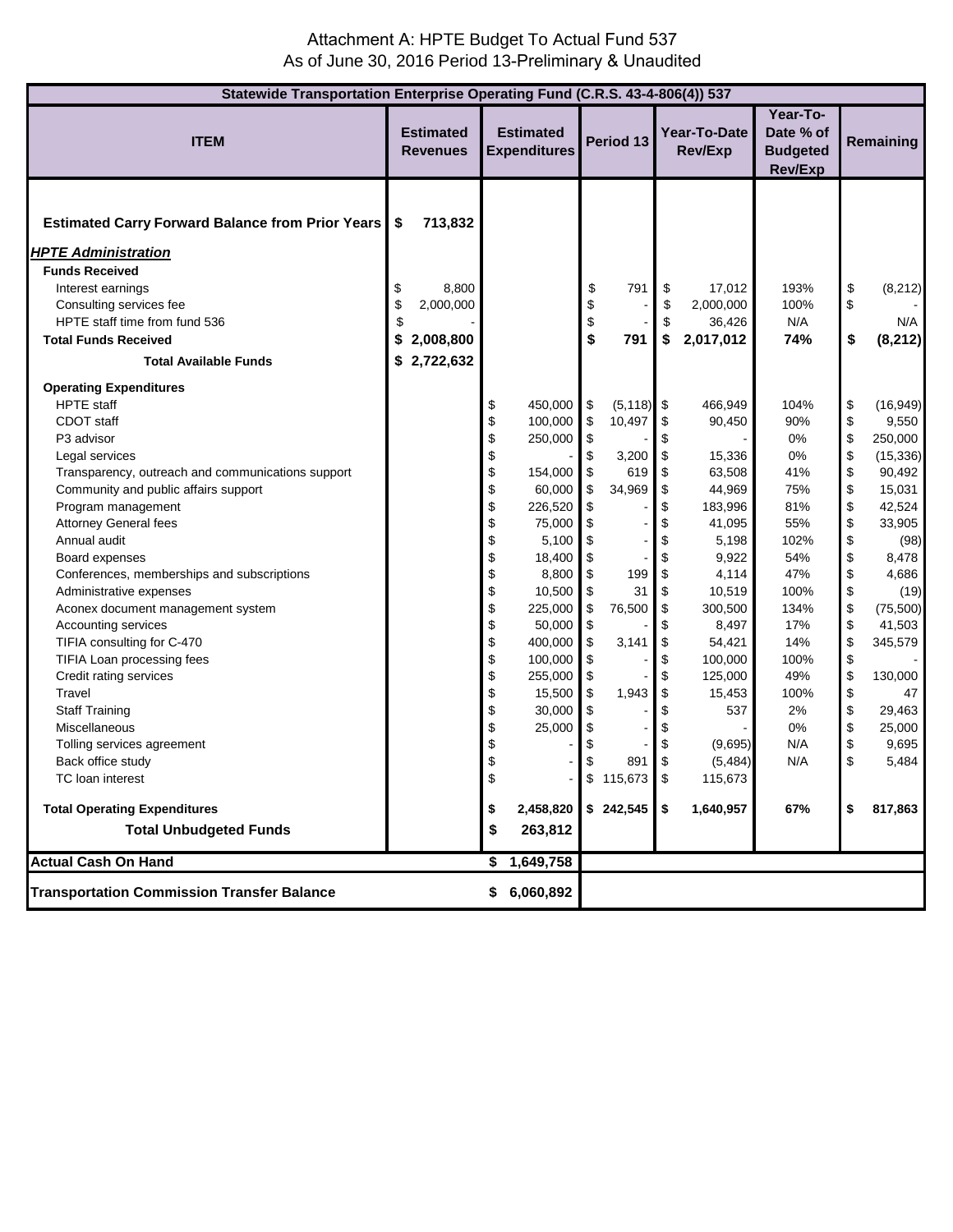# Attachment B: HPTE Budget To Actual Fund 536 As of June 30, 2016 Period 13-Preliminary & Unaudited

| Statewide Transportation Enterprise Special Revenue Fund (C.R.S. 43-4-806(3)(a)) 536 |    |                                     |    |                                         |                           |             |                   |                                |                                                            |                                           |               |  |  |
|--------------------------------------------------------------------------------------|----|-------------------------------------|----|-----------------------------------------|---------------------------|-------------|-------------------|--------------------------------|------------------------------------------------------------|-------------------------------------------|---------------|--|--|
| <b>ITEM</b>                                                                          |    | <b>Estimated</b><br><b>Revenues</b> |    | <b>Estimated</b><br><b>Expenditures</b> | Period 13                 |             |                   | Year-To-Date<br><b>Rev/Exp</b> | Year-To-<br>Date % of<br><b>Budgeted</b><br><b>Rev/Exp</b> | Remaining                                 |               |  |  |
| <b>Estimated Carry Forward Balance from Prior</b>                                    |    |                                     |    |                                         |                           |             |                   |                                |                                                            |                                           |               |  |  |
| Years                                                                                |    | \$2,844,812                         |    |                                         |                           |             |                   |                                |                                                            |                                           |               |  |  |
| Funds Received U.S. 36 Managed Lanes                                                 |    |                                     |    |                                         |                           |             |                   |                                |                                                            |                                           |               |  |  |
| Transponder sales                                                                    | \$ | 450,000                             |    |                                         | \$                        | 66,955 \$   |                   | 1,237,251                      | 275%                                                       | \$                                        | (787, 251)    |  |  |
| Advertising reimbursement from Plenary                                               | \$ | 70,000                              |    |                                         | \$                        | 70,000 \$   |                   | 70,000                         | 100%                                                       | \$                                        |               |  |  |
| Interest earnings                                                                    | \$ | 200,000                             |    |                                         | \$                        | $26,353$ \$ |                   | 315,628                        | 158%                                                       | \$                                        | (115, 628)    |  |  |
| Concessionaire management fee                                                        | \$ | 401,413                             |    |                                         | \$                        |             | \$                | 401,413                        | 100%                                                       | \$                                        |               |  |  |
| Operations and maintenance reserve reimbursement                                     | \$ | 630,000                             |    |                                         | \$                        |             | \$                | 647,635                        | 103%                                                       | \$                                        | (17, 635)     |  |  |
| Region 1 T&R Study                                                                   | \$ |                                     |    |                                         | \$                        | 17,247      | \$                | 291,091                        | N/A                                                        | $\, \, \raisebox{12pt}{$\scriptstyle \$}$ | (291, 091)    |  |  |
| <b>Total U.S. 36 Funds Received</b>                                                  | \$ | 1,751,413                           |    |                                         | \$                        | 3,143,572   | \$                | 2,671,926                      | 153%                                                       | \$                                        | (1, 211, 604) |  |  |
| Total U.S. 36 Available Funds                                                        | \$ | 4,596,225                           |    |                                         |                           |             |                   |                                |                                                            |                                           |               |  |  |
| <b>U.S. 36 Expenditures</b>                                                          |    |                                     |    |                                         |                           |             |                   |                                |                                                            |                                           |               |  |  |
| <b>HPTE Staff</b>                                                                    |    |                                     | \$ | 25,000                                  | \$                        |             | \$                | 35,633                         | 143%                                                       | \$                                        | (10, 633)     |  |  |
| CDOT staff                                                                           |    |                                     | \$ | 15,000                                  | $\boldsymbol{\mathsf{S}}$ | 1,474       | \$                | 16,898                         | 113%                                                       | \$                                        | (1,898)       |  |  |
| Legal services                                                                       |    |                                     | \$ | 317,300                                 | \$                        |             | \$                | (2,665)                        | $-1%$                                                      | \$                                        | 319,965       |  |  |
| Project oversight                                                                    |    |                                     | \$ | 441,413                                 | \$                        | 14,866      | \$                | 396,477                        | 90%                                                        | \$                                        | 44,936        |  |  |
| Miscellaneous fees                                                                   |    |                                     | \$ | 31,500                                  | \$                        | 211         | \$                | 22,017                         | 70%                                                        | \$                                        | 9,483         |  |  |
| Annual audit                                                                         |    |                                     | \$ | 5,100                                   | \$                        |             | \$                | 5,198                          | 102%                                                       | \$                                        | (98)          |  |  |
| <b>Attorney General fees</b>                                                         |    |                                     | \$ | 30,000                                  | \$                        |             | \$                | 14,557                         | 49%                                                        | \$                                        | 15,443        |  |  |
| <b>TIFIA Fees</b>                                                                    |    |                                     | \$ | 12,500                                  | \$                        |             | \$                |                                | 0%                                                         | \$                                        | 12,500        |  |  |
| TIFIA US36 phase I payment                                                           |    |                                     | \$ | 762,384                                 | \$                        |             | \$                | (1, 113, 149)                  | $-146%$                                                    | \$                                        | 1,875,533     |  |  |
| Tolling services agreement-general reimbursable costs                                |    |                                     | \$ | 248,000                                 | \$                        |             | \$                | 168,253                        | 68%                                                        | \$                                        | 79,747        |  |  |
| Transfer of debt service reserve to Plenary                                          |    |                                     | \$ |                                         | \$                        |             | \$                | 1,595,000                      | N/A                                                        | \$                                        | (1,595,000)   |  |  |
| I-70 T&R study                                                                       |    |                                     | \$ |                                         | \$                        | 17,247      | $\boldsymbol{\$}$ | 291,091                        | N/A                                                        | \$                                        | (291, 091)    |  |  |
| Advertising                                                                          |    |                                     | \$ |                                         | \$                        | 1,481       | \$                | 429,804                        | N/A                                                        | \$                                        | (429, 804)    |  |  |
| Transponders                                                                         |    |                                     | \$ |                                         | \$                        | 72,173      | \$                | 430,671                        | N/A                                                        | \$                                        | (430, 671)    |  |  |
| Total U.S. 36 Expenditures                                                           |    |                                     | \$ | 1,888,197                               |                           | 107,453     | \$<br>\$          | 2,289,786                      | #DIV/0!<br>121%                                            | \$                                        |               |  |  |
| <b>Total U.S. 36 Funds Available Funds</b>                                           |    | \$2,708,028                         |    |                                         | \$                        |             |                   |                                |                                                            |                                           | (401, 589)    |  |  |
|                                                                                      |    |                                     |    |                                         |                           |             |                   |                                |                                                            |                                           |               |  |  |